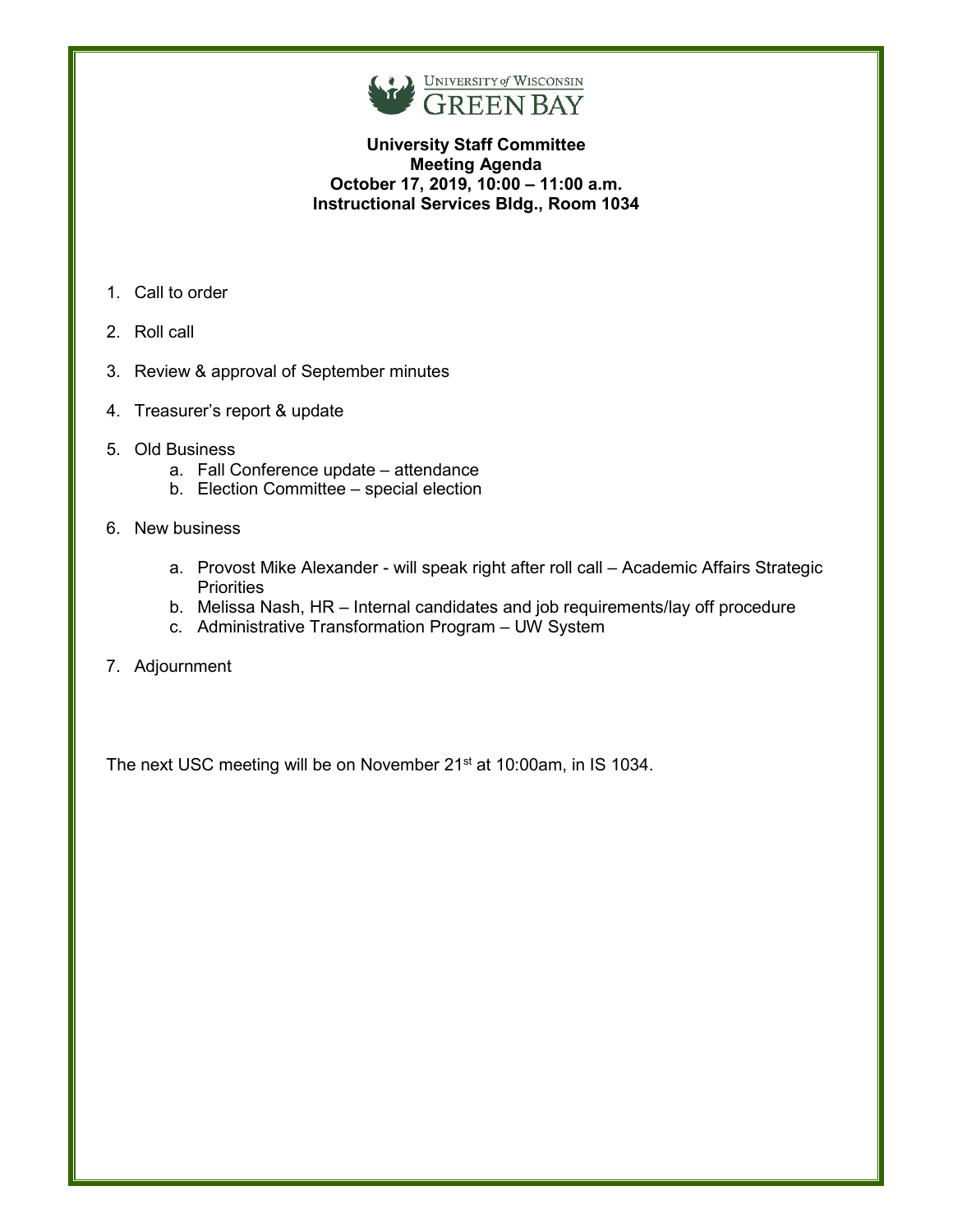### **HR Update – 10/17/2019**

### • **Title & Total Compensation Project**

The University of Wisconsin (UW) is embarking on a complete redesign of its current classification and compensation structure. The goal of the [Title & Total Compensation Project](https://www.wisconsin.edu/ohrwd/title-and-total-compensation-study/) is to develop new systems that will enable institutions to continue to attract and retain the best talent.

Please [click here](https://youtu.be/LWX128Q76TQ) for a new UW-System explainer video titled "What is a Standard Job Description".

UW-System is holding **Virtual Town Hall Meetings** on **October 24th**, and **November 15th**. Please see thi[s blog post](https://blog.uwgb.edu/hr/2019/09/title-total-compensation-project-virtual-town-hall-meetings/) for more information about the town hall meetings. A recording of the September 27th Town Hall Meeting can be found [here.](https://livestream.wisline.uwex.edu/TitleandTotalCompensationVirtualTownHallMeeting)

In August, the Office of Human Resources and Workforce Diversity held open forums for employees and managers. To view the open forum presentation, please [click here.](http://www.uwgb.edu/UWGBCMS/media/hr/files/August-2019-TTC-Forum-Presentation.pdf)

#### **Recent UW System Updates:**

### **Titles and Job Descriptions**

- $\circ$  Review of the draft titles and standard job descriptions is complete! The job titles and standard job descriptions will remain in draft form until after employee-manager conversations December 1, 2019 through February 15, 2020.
- o Job mapping is taking place at the institutional level, where institution Human Resources offices will match each employee's current job title to a new job title, using the job mapping workbook and consulting with division leaders. Work on job mapping will wrap up during October.
- o Employees will discuss their updated job title and job description with their manager or HR representative between December 1, 2019 and February 15, 2020. Employees will receive their updated job title information prior to their meeting with their manager, and the full title library will also be posted publicly at this time. Employee feedback and questions are appropriate, valid, and expected during the Employee-Manager conversations.
- $\circ$  While job titles and job descriptions may change, employees will not lose their jobs, employees will not need to reapply for their jobs, and the work done by employees will not change.

#### **Benefits**

- $\circ$  A summary of the benefits analysis findings is available [here.](https://www.wisconsin.edu/ohrwd/title-and-total-compensation-study/total-compensation-benefits/#benefits-value-analysis-preliminary-findings)
- $\circ$  Based on the Mercer benefits analysis and stakeholder input, the project team will recommend a long-term benefits strategy to enhance UW benefits offerings and help keep UW competitive within the market.

#### **Compensation**

o This project creates the foundation for a market informed UW System compensation structure. Employee pay will not be cut. Employee pay will also not be increased as a part of this project. Any increases in pay are out of scope of this project and would need to be funded and planned over time by leadership.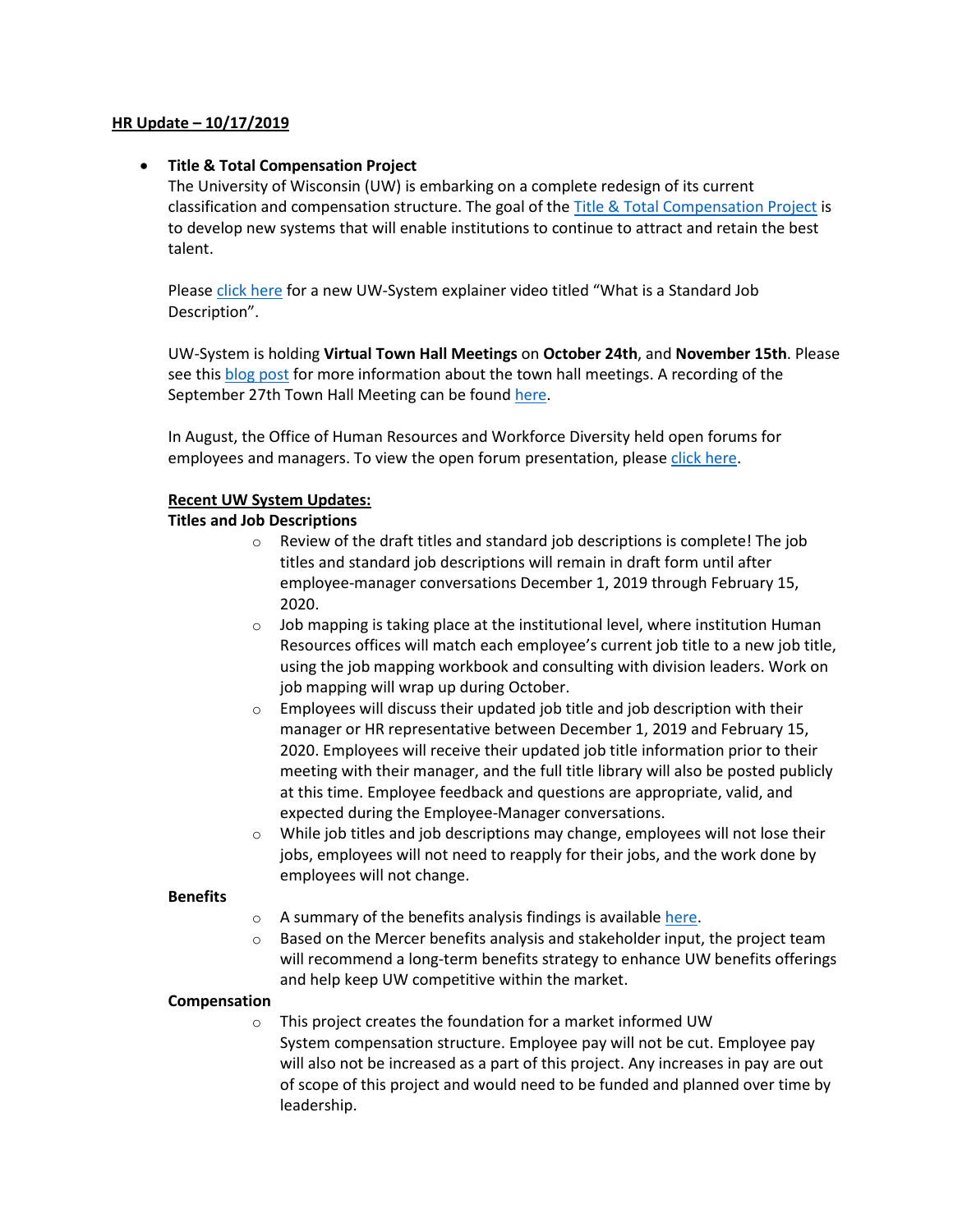- $\circ$  Market in its simplest form is the places in which we are competing for talent. For some jobs, that means we are looking nationally to secure talent to fill a particular role, and in other jobs it is regionally or locally,
- $\circ$  The goal is to retain talent within the UW System and provide employees the ability to grow within the new Job Framework and compensation structure. Once a market-informed structure is created, the next question is how project data is used to address issues for current employees as well as in recruitment. The TTC Project allows us to gather the necessary title and compensation data so that we can look at solutions.
- $\circ$  After the title structure is finalized in March 2020. the compensation structure can be finalized, which means that all job titles will have an updated salary range. More details will be forthcoming in March 2020 about updated salary ranges. Introducing compensation before or during the title discussion may introduce unintentional bias for higher or lower titles. Right now, it is best to focus on the work being performed and the job alignment, rather than to look at compensation. Managers will have no more info than employees on compensation. Managers will look at titles and job descriptions based on same amount of information as the employee.
- $\circ$  Work is still being done to determine and document all of the methods for pay adjustments and career development that will be available in the future

## **In the Queue:**

- **October 24 and November 15:** UW System will hos[t virtual town hall meetings.](https://blog.uwgb.edu/hr/2019/09/title-total-compensation-project-virtual-town-hall-meetings/)
- **Late November, 2019:** Job titles and standard job descriptions will be posted online in conjunction with employee-manager conversations.
- **December 1, 2019 – February 15, 2019**: Employee-manager meetings will be held. Managers will meet with employees to explain and verify the new job titles and job descriptions capture the work being performed.
- **March 1, 2020**: Job titles and job descriptions will go-live.

### **UW-Green Bay Updates:**

- UW-Green Bay Human Resources has been collaborating with divisional leaders to confirm position mapping within the new title structure.
- UW-Green Bay has an institutional T&TC **project team**, whose goal is to engage with subject matter experts and stakeholders. Feedback and information about T&TC flows to and from the project team. A listing of members of the UW-Green Bay institutional T&TC project team can be found [here.](https://www.wisconsin.edu/ohrwd/title-and-total-compensation-study/uw-system-project-structure/#uw-green-bay)
- **Pay Plan:** Board of Regents *recommended* a 3%/3% pay plan for 2019-2021 biennium. It was adjusted to be a *proposed* 2%/2% pay plan in the Governor's budget. This remains a proposal – still needs to be approved by JCOER (Joint Committee on Employment Relations). No information re: potential distribution schedule (may not be the same as last time).
- **Performance Evaluations –**UWGB HR is starting conversations with UW System Administration about a potential e-performance module. Likely roll-out would be July 2020 for AS/LI. And January 2021 for US. We will be working with USC on this project beginning in the spring of 2020.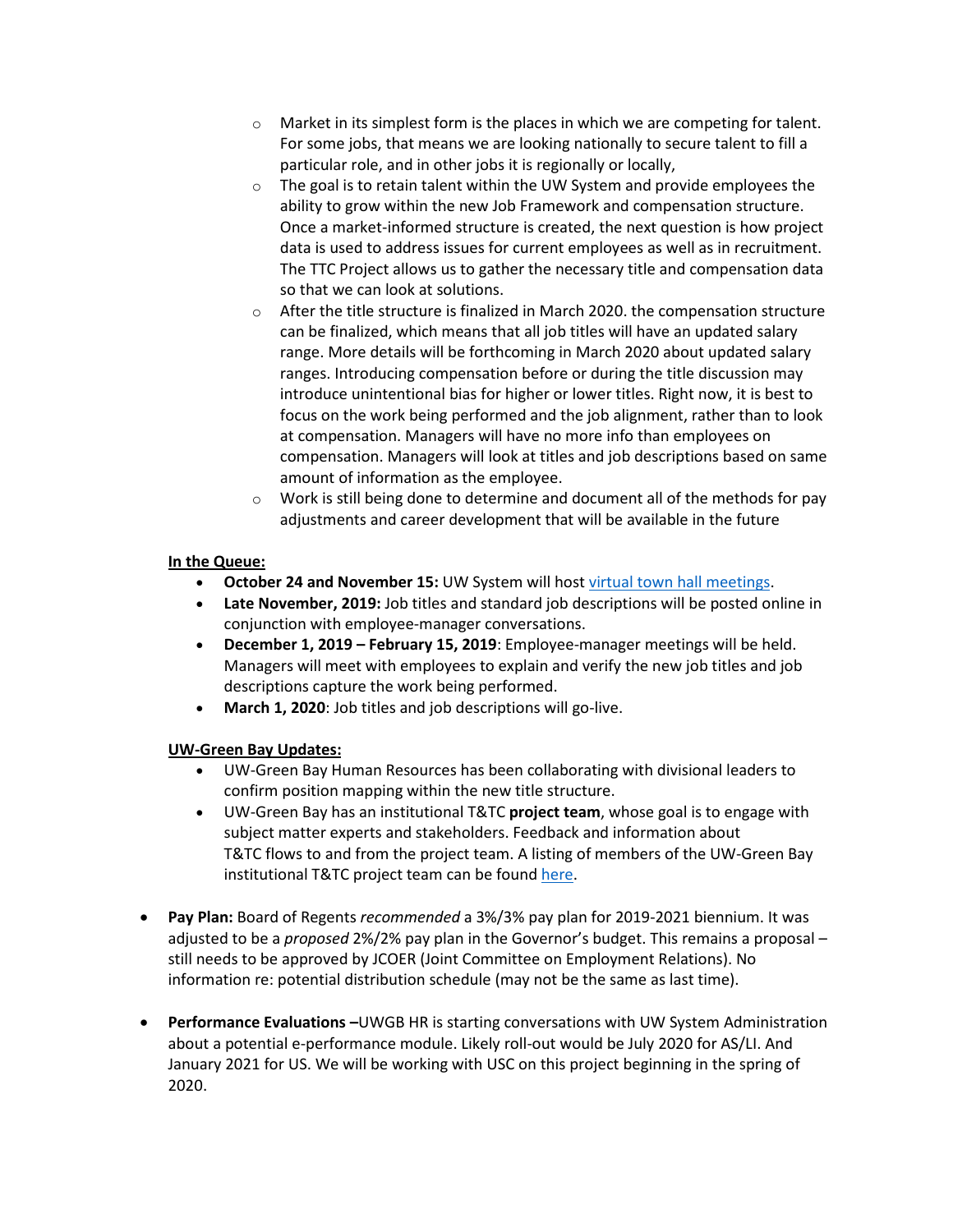## • **Annual Benefits Enrollment**

 $\circ$  Annual Benefits Enrollment runs through October 25<sup>th</sup>. All open enrollment changes must be submitted by 4:30 p.m. on Friday, 10/25.

# • **Policy updates (informational only):**

- o Three policies have been amended and are now published:
	- **Alternative Work Schedule** 
		- Minor changes updated based on changes in employee classification and application of UWSA Operational Policies
	- Recruitment and Hiring Policy
		- Addition of information re: the new personnel and reference check System policies
		- Information re: required implicit bias training and revised requirement of Chancellor approval for underutilized positions which request an internal recruitment
		- Revision of immigration-related information due to structural changes.
	- Workplace Conduct Policy
		- Addition to include prohibition on bullying behavior
- o One new policy implementation:
	- **Inter Campus Travel Reimbursement Policy** 
		- Policy governs reimbursement for business related travel between the four campuses of UW-Green Bay
- $\circ$  An email notification of these policy amendments and implementation was sent from Christopher Paquet to Shared Governance Leaders on Tuesday 9/17/19.

# New Employees:

- **Facilities Repair Worker (Sheboygan)** Facilities: Incumbent Scott Joyal Rick Klein was hired and will start on 10/22/19
- **Dean Assistant** College of Arts Humanities and Social Sciences: Incumbent Brenda Beck **–** Amanda Wildenberg was hired and started on 10/7/19
- **Police Officer (2 Vacancies)** UW-Green Bay Police: Incumbents Sabrina Duchateau and Tony Decker – Issac Gonzalez and Jason Vanboxtel were hired and started on 9/18/19

# Positions Being Recruited:

- **Facilities Maintenance Specialist** Facilities: Incumbent Adam Calewarts
- **HVAC Specialist** Facilities Management: Incumbent Robert Snell
- **Custodian – Oubuildings/Float** Operations: Incumbent Matthew Pings
- **Photographer/Videographer** Marketing/University Communications New Position
- **HVAC Specialist (Sheboygan)** Facilities: Incumbent Jeffrey Schara
- **Custodian (1st Shift)** Operations: Incumbent Lynn Renard
- **Custodian (2nd Shift)** Operations: Incumbent Leah Dubois